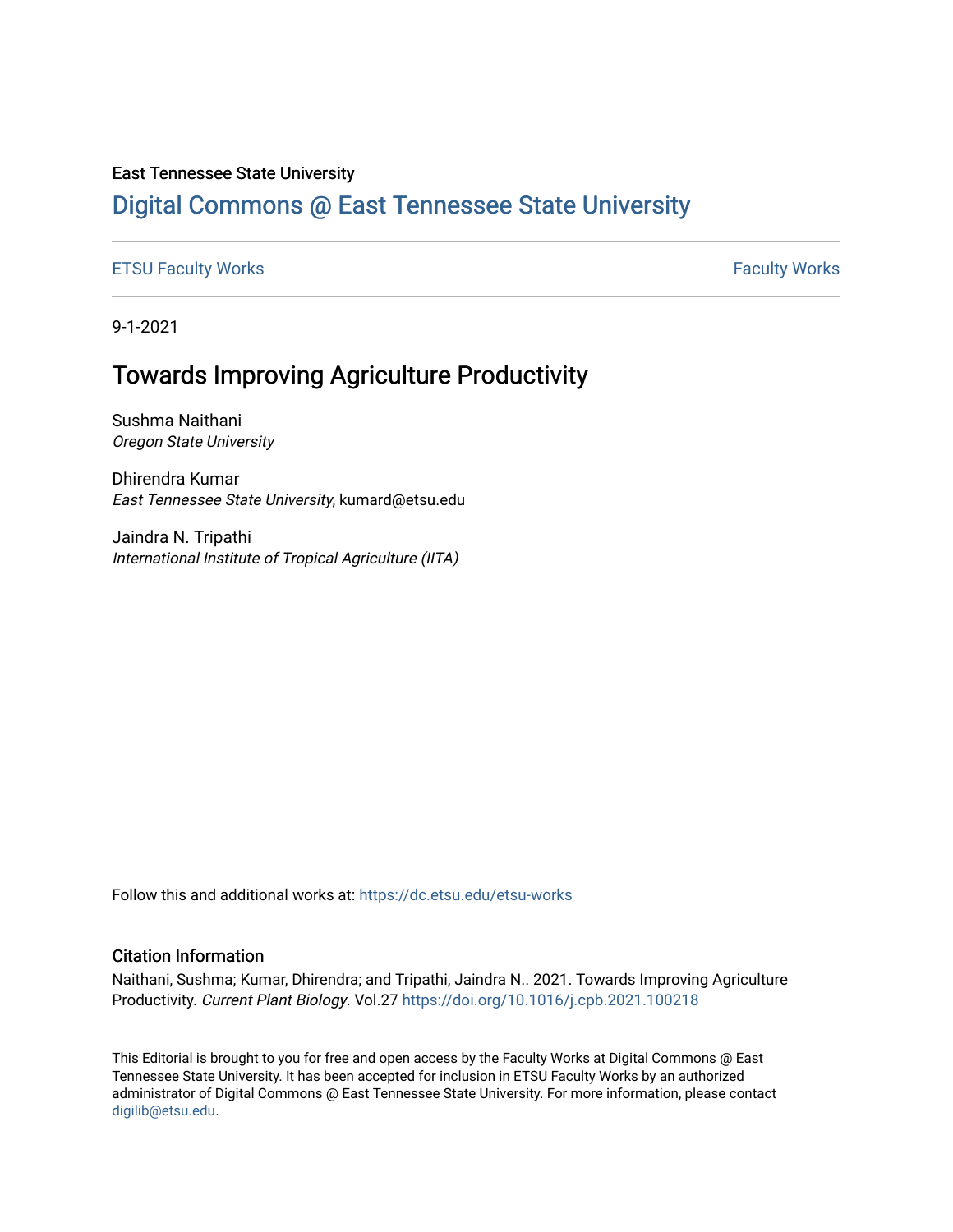# Towards Improving Agriculture Productivity

## Copyright Statement

© 2021 Published by Elsevier B.V. This is an open access article under the CC BY-NC-ND license (http://creativecommons.org/licenses/by-nc-nd/4.0/).

## Creative Commons License



This work is licensed under a [Creative Commons Attribution-NonCommercial-No Derivative Works 4.0](https://creativecommons.org/licenses/by-nc-nd/4.0/)  [International License.](https://creativecommons.org/licenses/by-nc-nd/4.0/)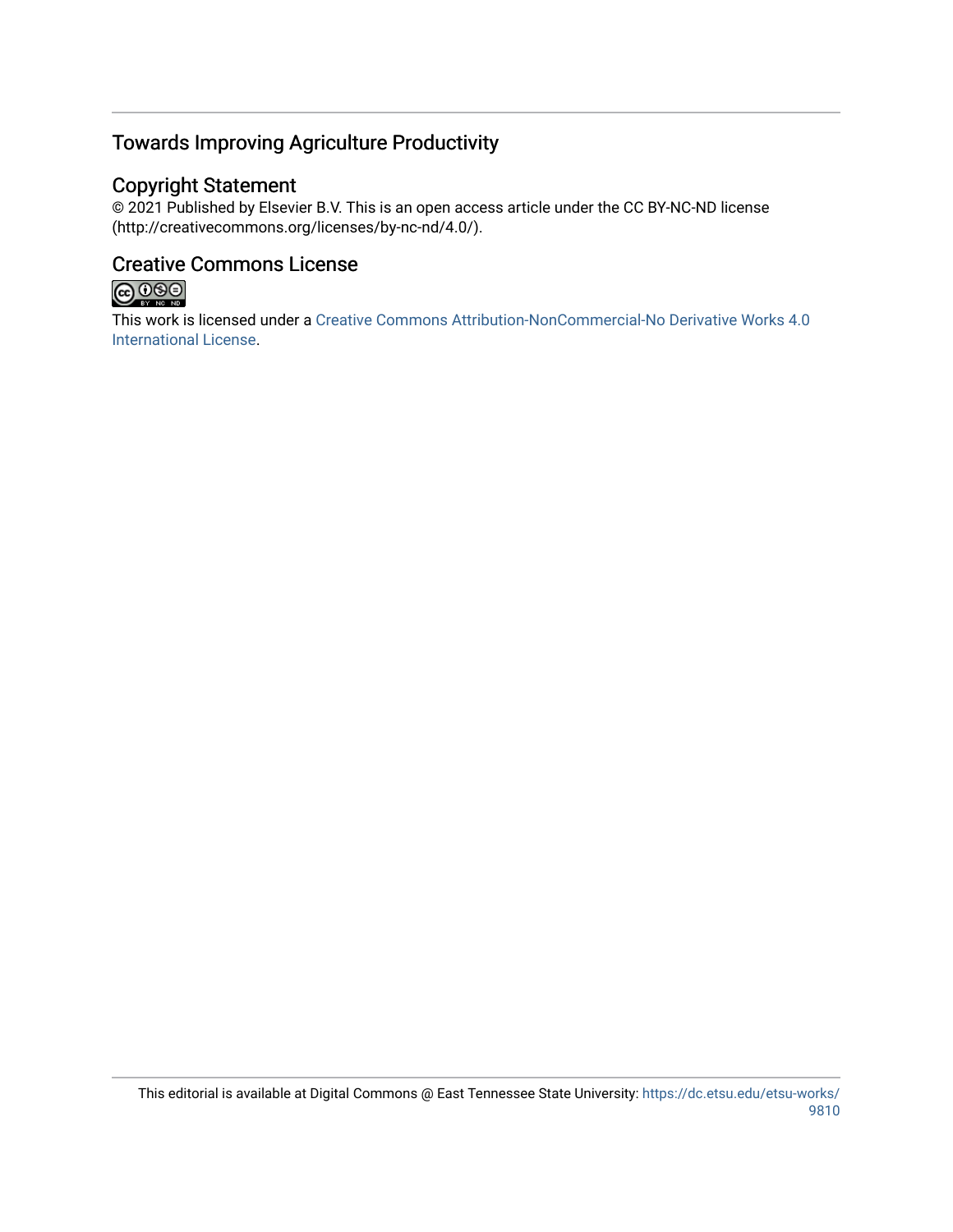

Contents lists available at [ScienceDirect](www.sciencedirect.com/science/journal/22146628)

## Current Plant Biology





### Towards improving agriculture productivity



The volume 27 of the Current Plant Biology contains eight articles and one tribute. The articles' foci range from the molecular breeding, omics approach to applications of tissue culture, seed priming, and microbiota for improving agriculture productivity—thus, encompass a wide range of audiences. To improve overall navigation, visibility, and accessibility, we publish an article as soon as it becomes available in regular volume, and if applicable, the article is also included in a Virtual Special Issue (VSI). We encourage our authors to submit articles for two open VSI: (i) Understanding plant's response to global climate change using Omics and (ii) Plant Biology on Anthocyanin in Fruit.

Hernández-Soto et al. [1] provide a review of rice breeding focused on the various genes and phenotypes associated with the agronomic traits, including historically important domestication traits (e.g., grain numbers/panicle, grain weight, plant structure), as well as traits of contemporary interests (e.g., herbicide tolerance, pathogen resistance, nitrogen use).

Guapeva (*Pouteria gardeneriana* Radlk) is a native tree of the Brazilian Cerrado that has tremendous economic, ecological, and biotechnological importance; however, due to seeds recalcitrance, its propagation is limited. Leite et al. [2] showed micropropagation technique could overcome the challenges posed by seeds recalcitrance. In addion, inoculation with plant growth-promoting bacterial consortium can promote acclimatization of micropropagated *P. gardeneriana* plantlets.

Al-Quraan et al. [3] discussed the effect of 1,2,3-Thiadiazole [1,3-Bis [4-(1,2,3-thiadiazol-4-yl) phenoxy] propane] on wheat growth and metabolism, including seed germination, seedlings' growth, oxidative damage, protein content, carbohydrate content, and GABA levels.

Garcia et al. [4] studied hydro-electrostatic hybrid priming in combination with other priming methods on germination of tomato seeds and demonstrated a potential synergism associated with the priming procedures, conferring fast germination of tomato seeds *via* hormone regulation and the reprogramming of gene expression.

Mehalainea and Chenchouni et al. [5] reported the production of medicinal plant materials through biotechnological approaches, especially macro-propagation, and micro-propagation of the mint family Lamiaceae (*Thymus algeriensis, Rosmarinus officinalis, Marrubium vulgare*, and *Salvia officinalis*) widely distributed in Algeria and northern African countries. This is an important step to save medicinal plants from extinction and a sustainable way to meet the high demand for natural medicinal products.

Mahmud et al. [6] has reviewed the manipulation of rhizosphere microbiome for sustainable crop production. The authors discuss various novel and emerging strategies involving indigenous microbiota and engineered microbiota for improving the rhizosphere of crop plants.

Jamla et al. [7] reviewed the current knowledge on plants' response

to heavy metals such as Cd, As, Al, Hg, and Pb in the light of recent high-throughput genome, transcriptome, metabolome data.

*Pythium myriotylum* causes soft rot in a zinger (*Zingiber officinale*Rosc). Jimtha et al. [8] studied the role of a rhizospheric probiotic *Bacillus sp*. for its antifungal activity against *P. myriotylum*.

Finally, we have a tribute to Dr. Nick Lauter (December 13, 1972 – January 7, 2021) by Yandeau-Nelson and Wisser [9]. Dr. Lauter was a USDA-ARS Plant Geneticist, a faculty member in the Department of Plant Pathology and Microbiology at Iowa State University. His research on plant sciences impacted millions of farmers and researchers globally.

This regular volume includes two articles [7,9] from virtual *SI: Understanding plant's response to global climate change using Omics,* and one article [6] is from virtual *SI: Plant Microbiota*.

#### **References**

- [1] A. Hernandez-Soto, F. Echeverría-Beirute, A. Abdelnour-Esquivel, M. Valdez-Melara, J. Boch, A. Gatica-Arias, Rice breeding in the new era: comparison of useful agronomic traits, Curr. Plant Biol. 27 (2021), [https://doi.org/10.1016/j.](https://doi.org/10.1016/j.cpb.2021.100211)  bb.2021.100211
- [2] M.S. Leite, T.E.F. Pinto, A.R. Centofante, A.R. Neto, F.G. Silva, P.J.R.G. Selari, P. F. Martins, Acclimatization of Pouteria gardeneriana Radlk micropropagated plantlets: role of in vitro rooting and plant growth–promoting bacteria, Curr. Plant Biol. 27 (2021), [https://doi.org/10.1016/j.cpb.2021.100209.](https://doi.org/10.1016/j.cpb.2021.100209)
- [3] N.A. AL-Quraan, S.M. Saabi, M.L. Al-Smadi, Physiological and biochemical effect of synthetic 1,2,3-thiadiazole [1,3-bis [4-(1,2,3-thiadiazol-4-yl) phenoxy] propane] on wheat (*Triticum durum* L.) seedlings growth and metabolism, Curr. Plant Biol. 27 (2021), [https://doi.org/10.1016/j.cpb.2021.100212.](https://doi.org/10.1016/j.cpb.2021.100212)
- [4] D. Garcia, Y. Zhao, S. Zhao, L.C. Ming, D. Huang, Hydroelectrostatic hybrid priming stimulates germination performance via ABA and GA regulation: new promising evidence for tomato gene expression, Curr. Plant Biol. 27 (2021), [https://doi.org/](https://doi.org/10.1016/j.cpb.2021.100215)  [10.1016/j.cpb.2021.100215](https://doi.org/10.1016/j.cpb.2021.100215).
- [5] S. Mehalainea, H. Chenchouni, New insights for the production of medicinal plant materials: *ex vitro* and *in vitro* propagation of valuable Lamiaceae species from northern Africa, Curr. Plant Biol. 27 (2021), [https://doi.org/10.1016/j.](https://doi.org/10.1016/j.cpb.2021.100216)  $b.2021.1002$
- [6] K. Mahmud, A. Missaoui, K. Lee, B. Ghimire, H.W. Presley, S. Makaju, Rhizosphere microbiome manipulation for sustainable crop production, Curr. Plant Biol. 27 (2021), [https://doi.org/10.1016/j.cpb.2021.100210.](https://doi.org/10.1016/j.cpb.2021.100210)
- [7] M. Jamla, T. Khare, S. Joshi, S. Patil, S. Penna, V. Kumar, Omics approaches for understanding heavy metal responses and tolerance in plants, Curr. Plant Biol. 27 (2021), [https://doi.org/10.1016/j.cpb.2021.100213.](https://doi.org/10.1016/j.cpb.2021.100213)
- [8] John C. Jimtha, G.E. Mallikarjunaswamy, Noushad Najiya, Probiotic Rhizospheric Bacillus sp. from *Zingiber officinale* Rosc. displays antifungal activity against soft rot pathogen *Pythium* sp, Curr. Plant Biol. 27 (2021), [https://doi.org/10.1016/j.](https://doi.org/10.1016/j.cpb.2021.100217) [cpb.2021.100217](https://doi.org/10.1016/j.cpb.2021.100217).
- [9] M.D. Yandeau-Nelson, R.J. Wisser, Remembering Dr. Nick Lauter (December 13, 1972 – January 7, 2021) (8), Curr. Plant Biol. 27 (2021), [https://doi.org/10.1016/j.](https://doi.org/10.1016/j.cpb.2021.100214)  [cpb.2021.100214](https://doi.org/10.1016/j.cpb.2021.100214).

Sushma Naithani<sup>a,\*</sup>, Dhirendra Kumar<sup>b</sup>, Jaindra Nath Tripathi<sup>c</sup> <sup>a</sup> *Department of Botany and Plant Pathology, Oregon State University, Corvallis, OR, USA* 

#### <https://doi.org/10.1016/j.cpb.2021.100218>

Available online 28 July 2021

2214-6628/© 2021 Published by Elsevier B.V. This is an open access article under the CC BY-NC-ND license [\(http://creativecommons.org/licenses/by-nc-nd/4.0/\)](http://creativecommons.org/licenses/by-nc-nd/4.0/).